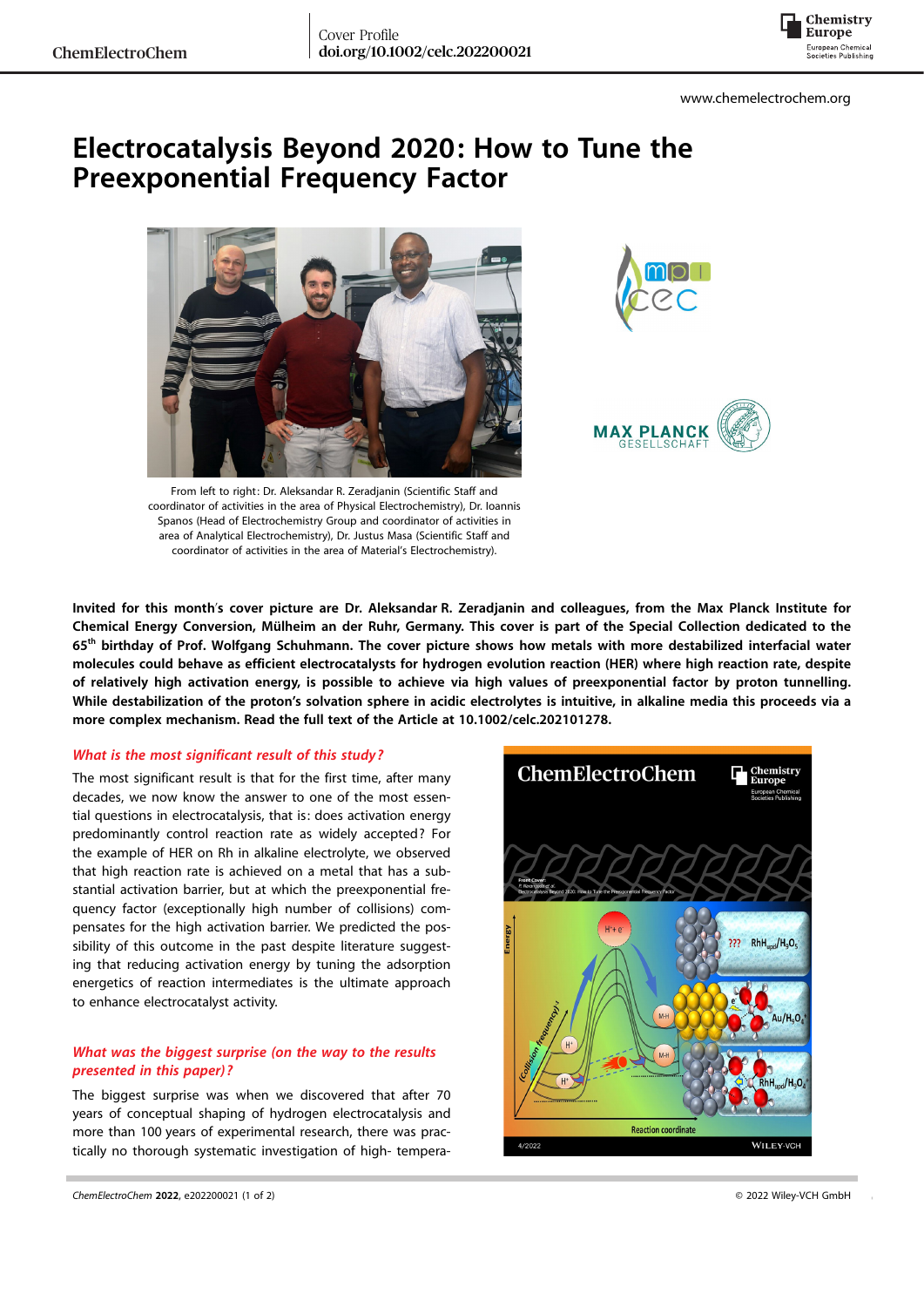

ture hydrogen electrochemistry covering a significant number of samples/electrocatalysts. That required lot of patience and dedication of the main experimentalist (Dr. Praveen Narangoda, postdoctoral researcher) and in-depth analysis that was possible due to strong interaction inside our Electrochemistry Group (see the group photo and description).

## Is your current research mainly curiosity driven (fundamental) or rather applied?

We believe that research is always curiosity driven. It is fascinating to search for answers on real-life problems in fundamental science. That is the mentality of our Electrochemistry Group as well as that of the founding and managing director of our institute Prof. Robert Schlögl. The Electrochemistry group was initiated as a part of the Department of Heterogeneous Reactions with the ambition to establish strong ties with the Department of Inorganic Spectroscopy as well as the Department of Molecular Catalysis, to essentially link the departments through dedicated expertise and infrastructure in Electrochemistry. Our essential motive is to discover how to further accelerate key electrocatalytic reactions related to electrochemical energy conversion and storage. On that road, it is

necessary to complement the existing paradigm of electrocatalysis based on the Sabatier principle and adsorption energies, with more realistic concepts. For that we developed a roadmap that we follow, without excluding serendipity. We strongly believe that our efforts will open some important new fundamental research avenues relevant for electrocatalyst design.

### What was the inspiration for the cover design?

Inspiration for the cover design (what is probably not obvious…) comes from the Lord of the Rings, where Fellowship of the Ring initially used high pass Redhorn Gate to cross Caradhras in the Misty Mountain, but then after facing insurmountable difficulties, they decide instead of crossing the mountaintop to go through the mountain tunnels, through unknown territory, Mines of Moria.

#### Acknowledgements

For open access funding is acknowledged Max-Planck-Gesellschaft (MPG) in the framework of Projekt DEAL.